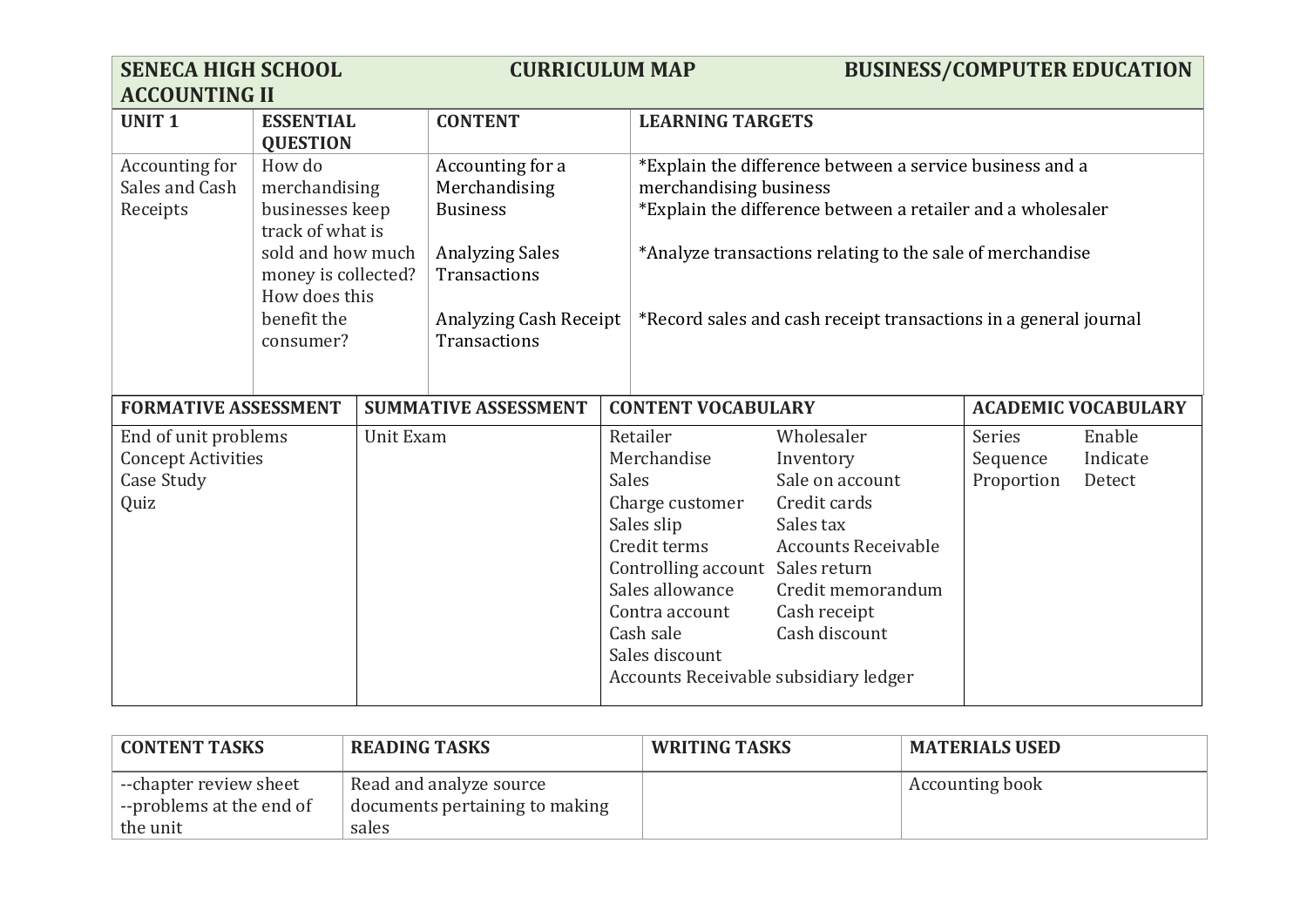| <b>STANDARDS</b> | <b>CCSSELA</b> | <b>CCSSM</b> | <b>NBEA</b>                         |  |
|------------------|----------------|--------------|-------------------------------------|--|
|                  |                | $9-12.N.Q.1$ | IV.E.1<br>VI.A.2<br>IV.B.4<br>1.A.4 |  |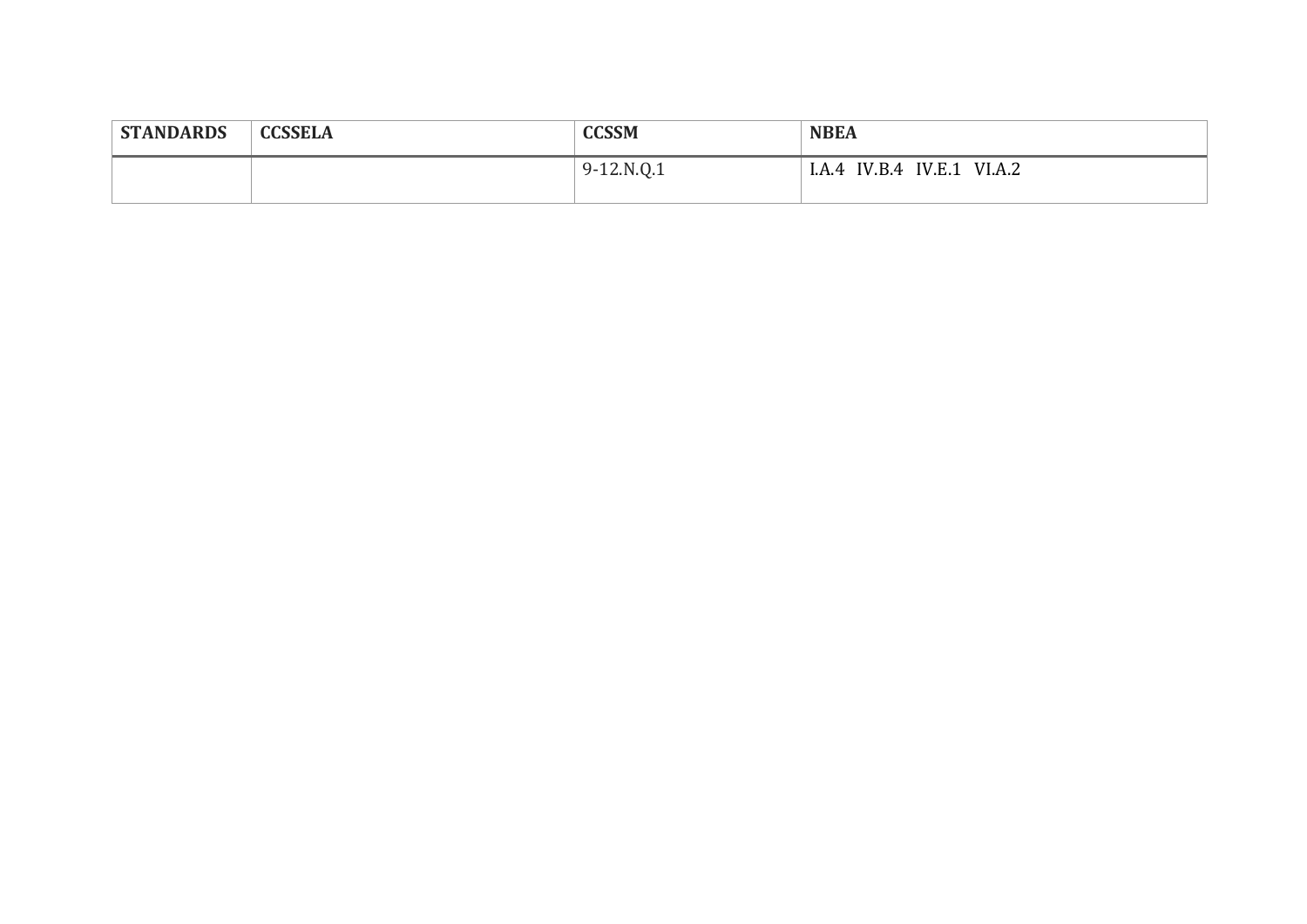| <b>SENECA HIGH SCHOOL</b><br><b>ACCOUNTING II</b>                       |                                                                 |           | <b>CURRICULUM MAP</b>                                                                             |  |                                                                                                                                                                                                                                          |                                                                                                                                 | <b>BUSINESS/COMPUTER EDUCATION</b>                           |
|-------------------------------------------------------------------------|-----------------------------------------------------------------|-----------|---------------------------------------------------------------------------------------------------|--|------------------------------------------------------------------------------------------------------------------------------------------------------------------------------------------------------------------------------------------|---------------------------------------------------------------------------------------------------------------------------------|--------------------------------------------------------------|
| <b>UNIT2</b>                                                            | <b>ESSENTIAL</b><br><b>QUESTION</b>                             |           | <b>CONTENT</b><br><b>LEARNING TARGETS</b>                                                         |  |                                                                                                                                                                                                                                          |                                                                                                                                 |                                                              |
| Accounting for<br>Purchases and<br><b>Cash Payments</b>                 | Why is it important<br>for businesses to<br>carefully track all |           | Purchasing items<br>needed by a business                                                          |  |                                                                                                                                                                                                                                          | *Describe the accounts used in purchasing process                                                                               | *Explain the procedures for processing a purchase on account |
|                                                                         | money spent?                                                    |           | Analyzing and<br>recording purchases<br>on account<br>Analysing and<br>recording cash<br>payments |  | *Analyze transactions relating to the purchase of merchandise                                                                                                                                                                            |                                                                                                                                 |                                                              |
|                                                                         |                                                                 |           |                                                                                                   |  | *Record a variety of purchases and cash payments transactions<br>*Post to the accounts payable subsidiary ledger<br>*Identify controls over cash                                                                                         |                                                                                                                                 |                                                              |
| <b>FORMATIVE ASSESSMENT</b>                                             |                                                                 |           | <b>SUMMATIVE ASSESSMENT</b>                                                                       |  | <b>CONTENT VOCABULARY</b>                                                                                                                                                                                                                |                                                                                                                                 | <b>ACADEMIC VOCABULARY</b>                                   |
| End of unit problems<br><b>Concept Activities</b><br>Case Study<br>Quiz |                                                                 | Unit Exam |                                                                                                   |  | Purchase requisition<br>Packing slip<br>Purchases discount<br>Purchases account<br>Cost of merchandise<br>Purchases return<br><b>Purchases Allowance</b><br>Debit memorandum<br>FOB shipping point<br>Accounts payable subsidiary ledger | Purchase order<br>Processing stamp<br>Discount period<br>Tickler file<br>Due date<br>Premium<br>Bankcard fee<br>FOB destination | Primary<br>Obtain<br>Benefit                                 |

| <b>CONTENT TASKS</b>     | <b>READING TASKS</b>           | <b>WRITING TASKS</b> | <b>MATERIALS USED</b> |
|--------------------------|--------------------------------|----------------------|-----------------------|
| --chapter review sheet   | --Read and analyze source      |                      | Accounting book       |
| --problems at the end of | documents pertaining to making |                      |                       |
| the unit                 | purchases                      |                      |                       |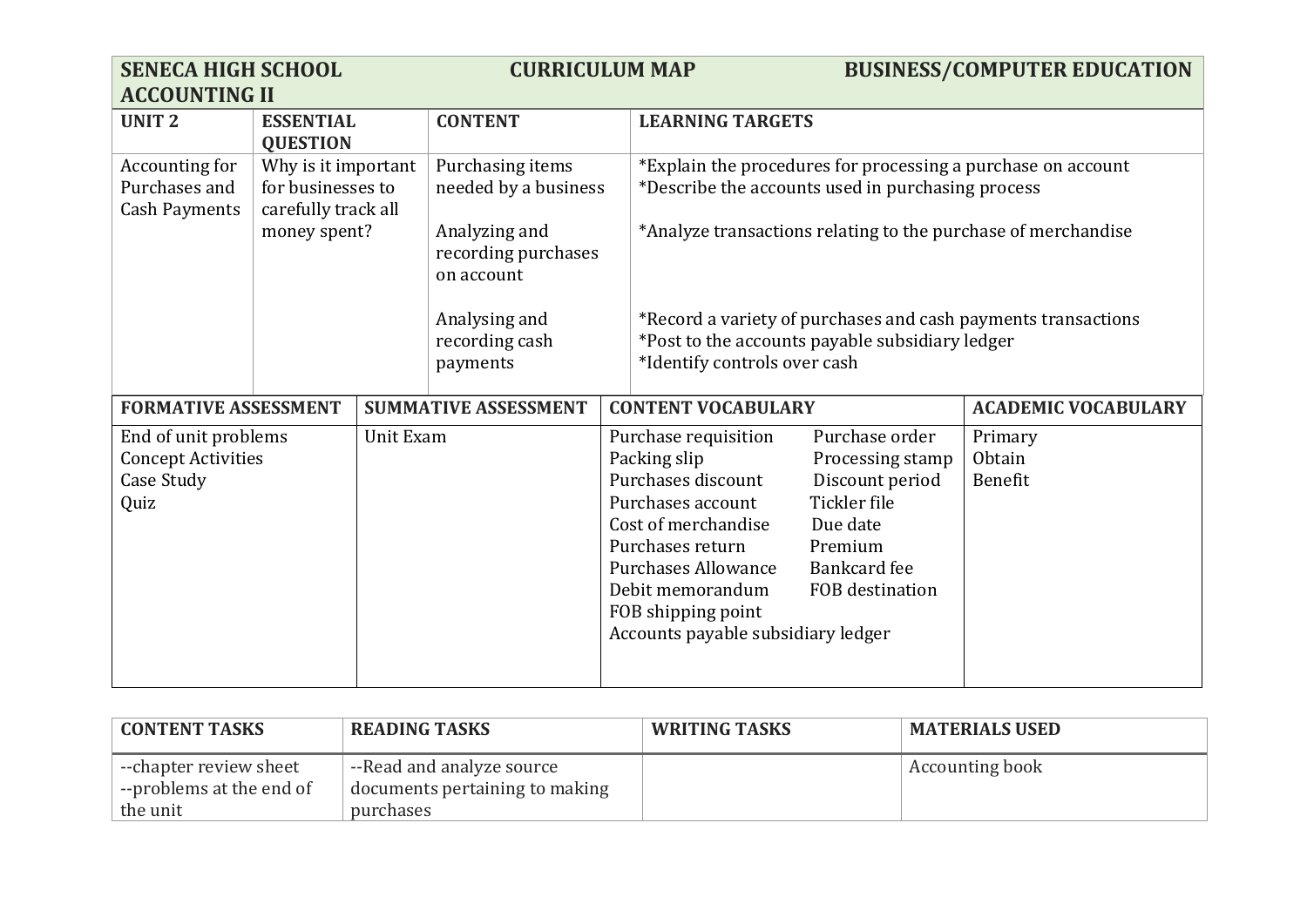| <b>STANDARDS</b> | <b>CCSSELA</b>                                          | <b>CCSSM</b> | <b>NBEA</b>                |
|------------------|---------------------------------------------------------|--------------|----------------------------|
|                  | Reading in Science and Technical<br>Subjects 11-12.3, 4 | 9-12.N.Q.1   | I.C.3 II.A.3 IV.C.1 VI.A.2 |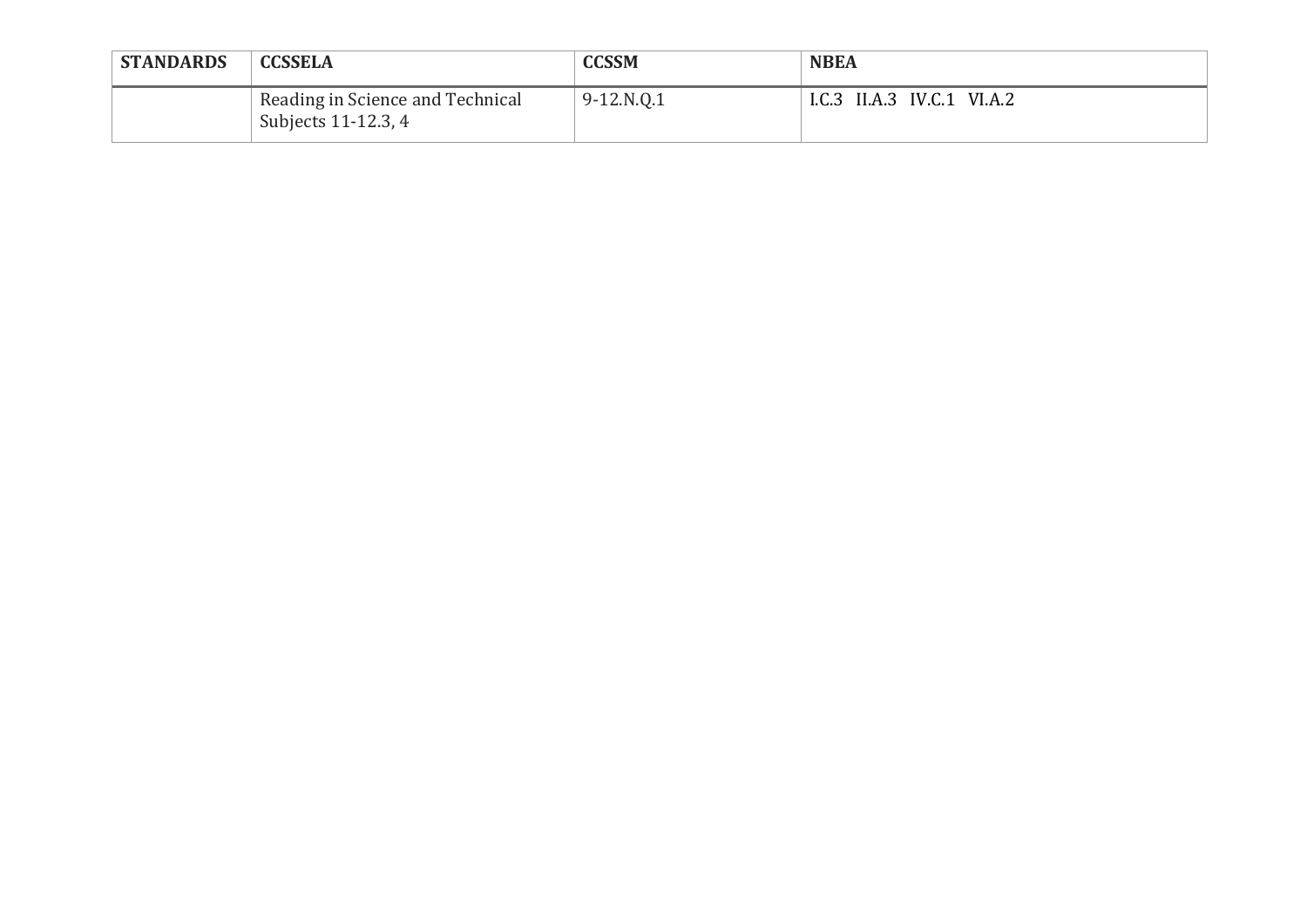| <b>SENECA HIGH SCHOOL</b><br><b>ACCOUNTING II</b>                                    |                                                                   |  | <b>CURRICULUM MAP</b>                                                                                    |                                                                                                                                                                                                                                                                                                                                                                                                                                                                                                                                                                                                                                                                                                                                      | <b>BUSINESS/COMPUTER EDUCATION</b> |
|--------------------------------------------------------------------------------------|-------------------------------------------------------------------|--|----------------------------------------------------------------------------------------------------------|--------------------------------------------------------------------------------------------------------------------------------------------------------------------------------------------------------------------------------------------------------------------------------------------------------------------------------------------------------------------------------------------------------------------------------------------------------------------------------------------------------------------------------------------------------------------------------------------------------------------------------------------------------------------------------------------------------------------------------------|------------------------------------|
| <b>UNIT3</b>                                                                         | <b>ESSENTIAL</b><br><b>QUESTION</b>                               |  | <b>CONTENT</b>                                                                                           | <b>LEARNING TARGETS</b>                                                                                                                                                                                                                                                                                                                                                                                                                                                                                                                                                                                                                                                                                                              |                                    |
| Special<br>Journals: Sales<br>and Cash<br>Receipts                                   | How do special<br>journals save time<br>and increase<br>accuracy? |  | The Sales Journal<br>The Cash Receipts<br>Journal                                                        | *Identify the special journals and explain how they are used in a<br>merchandising business<br>*Record transactions in sales journal<br>*Post from the sales journals to customer accounts in the accounts<br>receivable subsidiary ledger<br>*Foot, prove, total, and rule the sales journal<br>*Post column totals from the sales journals to general ledger accounts<br>*Record transactions in cash receipts journal<br>*Post from the cash receipts journals to customer accounts in the<br>accounts receivable subsidiary ledger<br>*Foot, prove, total, and rule the cash receipts journal<br>*Post column totals from the cash receipts journals to general ledger<br>accounts<br>*Prepare a schedule of accounts receivable |                                    |
| <b>FORMATIVE ASSESSMENT</b>                                                          |                                                                   |  | <b>SUMMATIVE ASSESSMENT</b>                                                                              | <b>CONTENT VOCABULARY</b>                                                                                                                                                                                                                                                                                                                                                                                                                                                                                                                                                                                                                                                                                                            | <b>ACADEMIC VOCABULARY</b>         |
| End of unit problems<br>Unit Exam<br><b>Concept Activities</b><br>Case Study<br>Quiz |                                                                   |  | Special journals<br>Sales journal<br>Footing<br>Cash receipts journal<br>Schedule of accounts receivable | Impose<br>Sum                                                                                                                                                                                                                                                                                                                                                                                                                                                                                                                                                                                                                                                                                                                        |                                    |

| <b>CONTENT TASKS</b>            | READING TASKS                     | <b>WRITING TASKS</b> | <b>MATERIALS USED</b> |
|---------------------------------|-----------------------------------|----------------------|-----------------------|
| $\vdash$ --chapter review sheet | Read and analyze source           |                      | Accounting book       |
| --problems at the end of        | documents pertaining to receiving |                      |                       |
| the unit                        | cash receipts                     |                      |                       |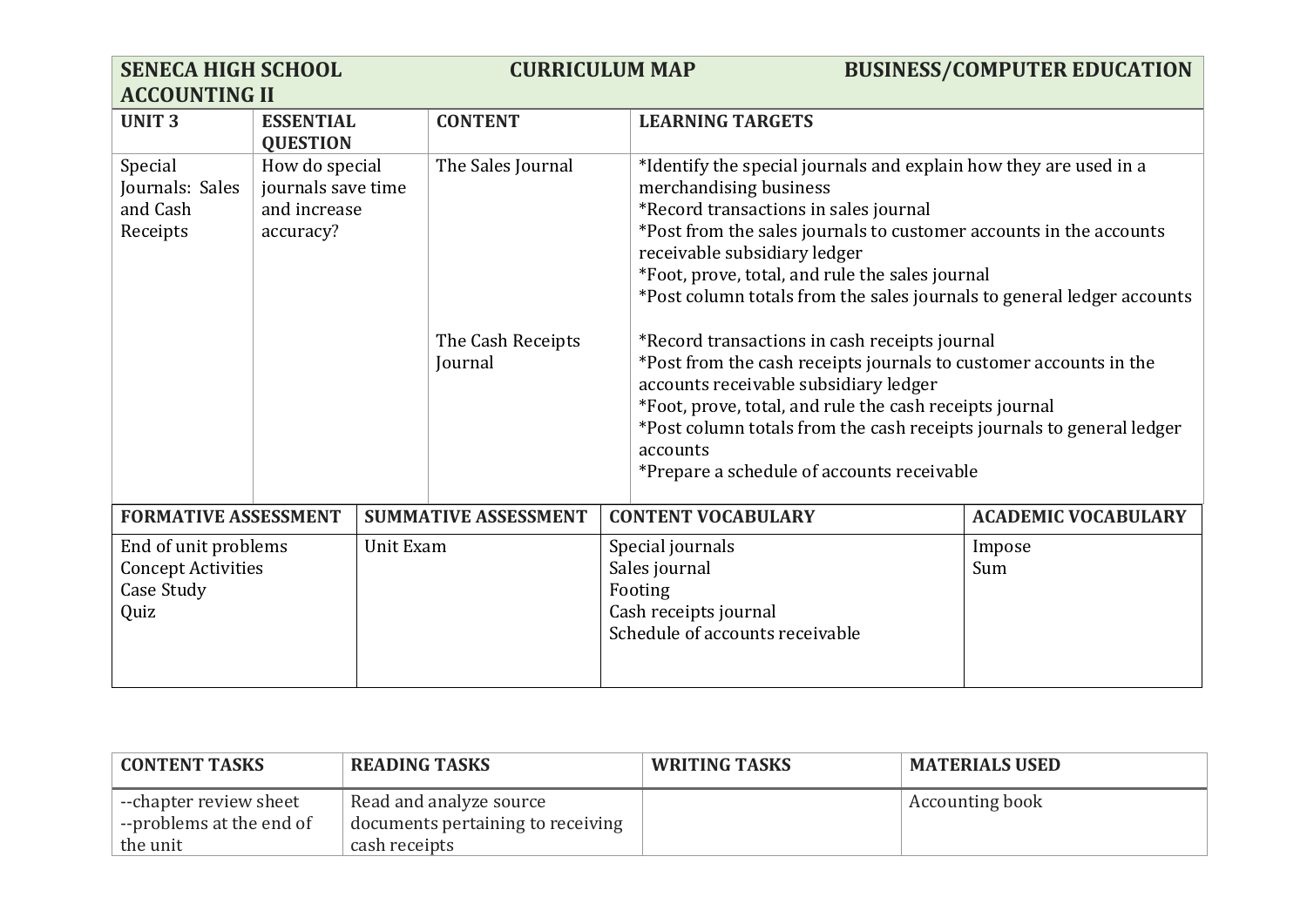| <b>STANDARDS</b> | <b>CCSSELA</b>                                          | <b>CCSSM</b> | <b>NBEA</b>               |
|------------------|---------------------------------------------------------|--------------|---------------------------|
|                  | Reading in Science and Technical<br>Subjects 11-12.3, 4 | $9-12.N.Q.1$ | I.C.3 I.C.5 II.A.3 VI.A.2 |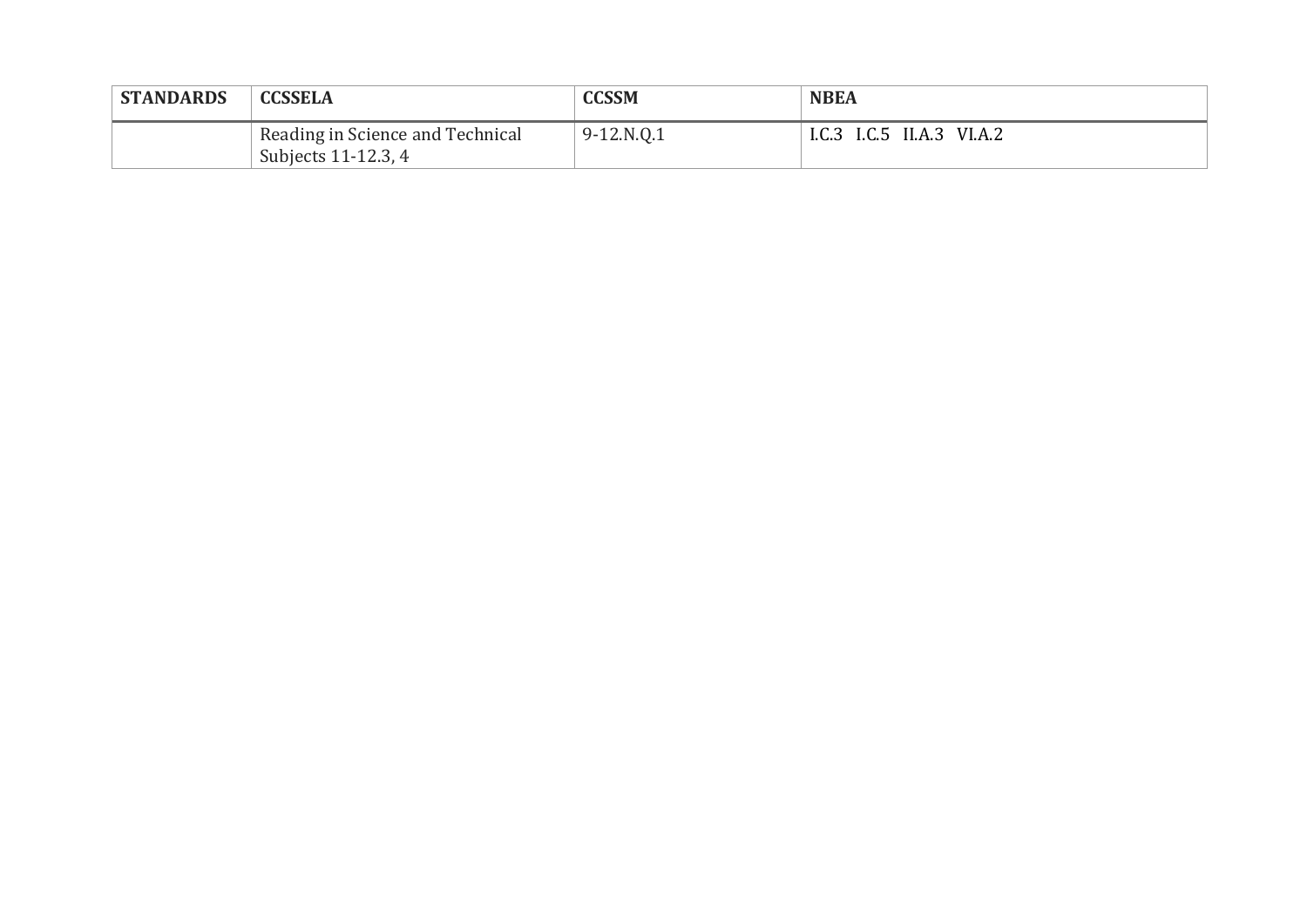| <b>SENECA HIGH SCHOOL</b><br><b>ACCOUNTING II</b>                       |                                                                                                                                                                                                                                 |           |                             | <b>CURRICULUM MAP</b>                                                                                                                                                                                                                                                                                                                                                                                                                                                                                                                                                                                                                                                                                                                                         |  | <b>BUSINESS/COMPUTER EDUCATION</b> |
|-------------------------------------------------------------------------|---------------------------------------------------------------------------------------------------------------------------------------------------------------------------------------------------------------------------------|-----------|-----------------------------|---------------------------------------------------------------------------------------------------------------------------------------------------------------------------------------------------------------------------------------------------------------------------------------------------------------------------------------------------------------------------------------------------------------------------------------------------------------------------------------------------------------------------------------------------------------------------------------------------------------------------------------------------------------------------------------------------------------------------------------------------------------|--|------------------------------------|
| <b>UNIT4</b>                                                            | <b>ESSENTIAL</b><br><b>QUESTION</b>                                                                                                                                                                                             |           | <b>CONTENT</b>              | <b>LEARNING TARGETS</b>                                                                                                                                                                                                                                                                                                                                                                                                                                                                                                                                                                                                                                                                                                                                       |  |                                    |
| Special<br>Journals:<br>Purchases and<br><b>Cash Payments</b>           | How does keeping<br>The Purchases Journal<br>special journals<br>help businesses<br>organize<br>information about<br>what a company<br>purchases on<br>account and what it<br>The Cash Payments<br>pays out in cash?<br>Journal |           | accounts<br>*Prove cash     | *Explain the purpose of the purchases and cash payments journals<br>*Record transactions in purchases journal<br>*Post from the purchases journals to customer accounts in the<br>accounts payable subsidiary ledger<br>*Foot, prove, total, and rule the purchases journal<br>*Post column totals from the sales journals to general ledger accounts<br>*Record transactions in cash payments journal<br>*Record payroll transactions in the cash payments journal<br>*Post from the cash payments journals to customer accounts in the<br>accounts payable subsidiary ledger<br>*Foot, prove, total, and rule the cash payments journal<br>*Post column totals from the cash receipts journals to general ledger<br>*Prepare a schedule of accounts payable |  |                                    |
| <b>FORMATIVE ASSESSMENT</b>                                             |                                                                                                                                                                                                                                 |           | <b>SUMMATIVE ASSESSMENT</b> | <b>CONTENT VOCABULARY</b>                                                                                                                                                                                                                                                                                                                                                                                                                                                                                                                                                                                                                                                                                                                                     |  | <b>ACADEMIC VOCABULARY</b>         |
| End of unit problems<br><b>Concept Activities</b><br>Case Study<br>Quiz |                                                                                                                                                                                                                                 | Unit Exam |                             | Purchases journal<br>Constant<br>Cash payments journal<br>Automatic<br>Schedule of accounts payable<br>Adjust<br>Proving cash                                                                                                                                                                                                                                                                                                                                                                                                                                                                                                                                                                                                                                 |  |                                    |

| <b>CONTENT TASKS</b>                    | <b>READING TASKS</b>     | <b>WRITING TASKS</b>     | <b>MATERIALS USED</b>  |
|-----------------------------------------|--------------------------|--------------------------|------------------------|
| --chapter review sheet                  | Read and analyze various | Explain the purposes of  | <b>Accounting book</b> |
| $\overline{ }$ --problems at the end of | accounting journals      | different journals for a | Microsoft Word         |
| the unit                                |                          | corporation              |                        |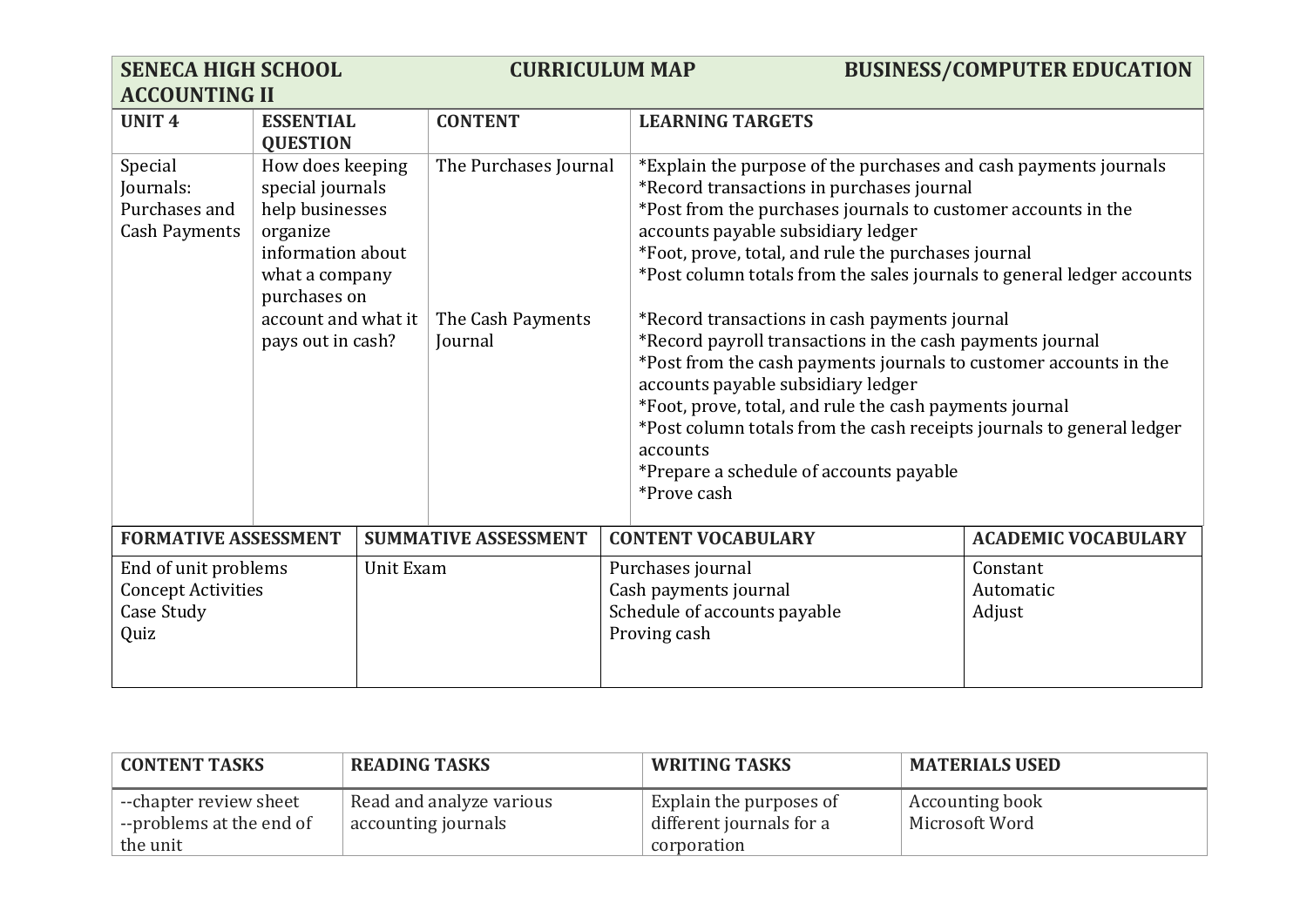| <b>STANDARDS</b> | <b>CCSSELA</b>                                                                                                 | <b>CCSSM</b>                 | <b>NBEA</b>              |
|------------------|----------------------------------------------------------------------------------------------------------------|------------------------------|--------------------------|
|                  | Reading in Science and Technical<br>Subjects 11-12.3-6<br>Writing in Science and Technical<br>Subjects 11-12.8 | $9-12.N.0.1$<br>9-12.A.CED.4 | I.B.2 I.C.3 V.A.7 VI.A.2 |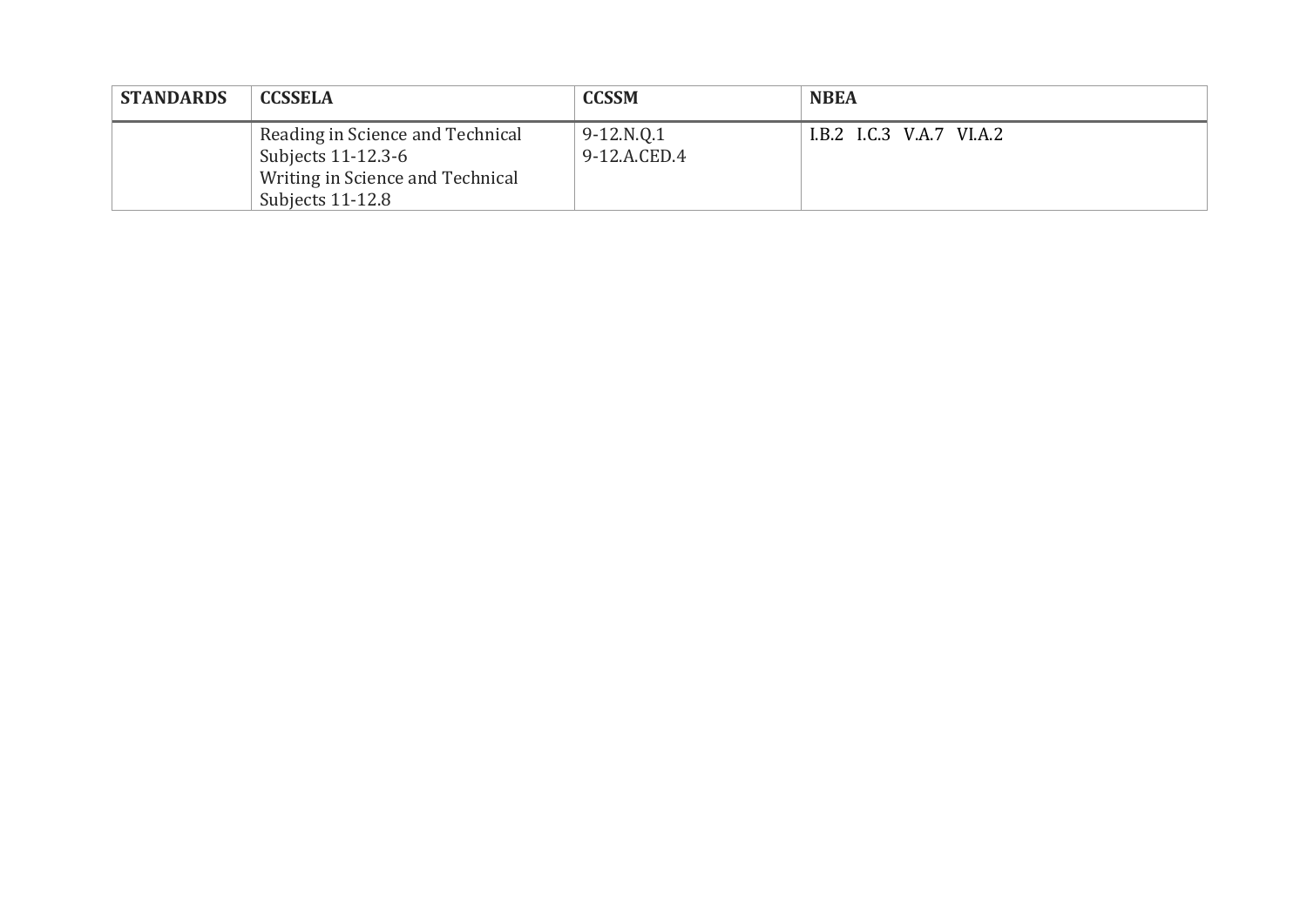| <b>SENECA HIGH SCHOOL</b>                                                            |                                                                                                 |  | <b>CURRICULUM MAP</b>                                                                   |                                                                                                                            |                                                                                                     | <b>BUSINESS/COMPUTER EDUCATION</b> |
|--------------------------------------------------------------------------------------|-------------------------------------------------------------------------------------------------|--|-----------------------------------------------------------------------------------------|----------------------------------------------------------------------------------------------------------------------------|-----------------------------------------------------------------------------------------------------|------------------------------------|
| <b>ACCOUNTING II</b>                                                                 |                                                                                                 |  |                                                                                         |                                                                                                                            |                                                                                                     |                                    |
| <b>UNIT5</b>                                                                         | <b>ESSENTIAL</b><br><b>QUESTION</b>                                                             |  | <b>CONTENT</b>                                                                          |                                                                                                                            | <b>LEARNING TARGETS</b>                                                                             |                                    |
| Adjustments<br>and the Ten-<br>Column<br>Worksheet                                   | What factors other<br>than transactions<br>can cause financial<br>changes within a<br>business? |  | Identifying accounts to<br>be adjusted and<br>adjusting merchandise<br>inventory        |                                                                                                                            | *Describe the parts of a ten-column worksheet<br>*Determine which general ledger accounts to adjust |                                    |
|                                                                                      |                                                                                                 |  | Adjusting supplies,<br>prepaid insurance, and<br>federal corporate<br>income tax        |                                                                                                                            | *Generate trial balances and end-of-period adjustments<br>*Calculate the adjustments                |                                    |
|                                                                                      |                                                                                                 |  | Completing the<br>worksheet and<br>journalizing and<br>posting the adjusting<br>entries |                                                                                                                            | *Prepare a ten-column worksheet<br>*Journalize the adjustments                                      |                                    |
| <b>FORMATIVE ASSESSMENT</b>                                                          |                                                                                                 |  | <b>SUMMATIVE ASSESSMENT</b>                                                             |                                                                                                                            | <b>CONTENT VOCABULARY</b>                                                                           | <b>ACADEMIC VOCABULARY</b>         |
| End of unit problems<br>Unit Exam<br><b>Concept Activities</b><br>Case Study<br>Quiz |                                                                                                 |  |                                                                                         | Adjustment<br>Beginning inventory<br><b>Ending inventory</b><br>Physical inventory<br>Prepaid expense<br>Adjusting entries | Significant<br>Estimate                                                                             |                                    |

| <b>CONTENT TASKS</b>                               | <b>READING TASKS</b>                                           | <b>WRITING TASKS</b> | <b>MATERIALS USED</b>        |
|----------------------------------------------------|----------------------------------------------------------------|----------------------|------------------------------|
| --chapter review sheet<br>--problems at the end of | Study and compare worksheets for<br>two different corporations |                      | Accounting book<br>Web links |
| the unit                                           |                                                                |                      |                              |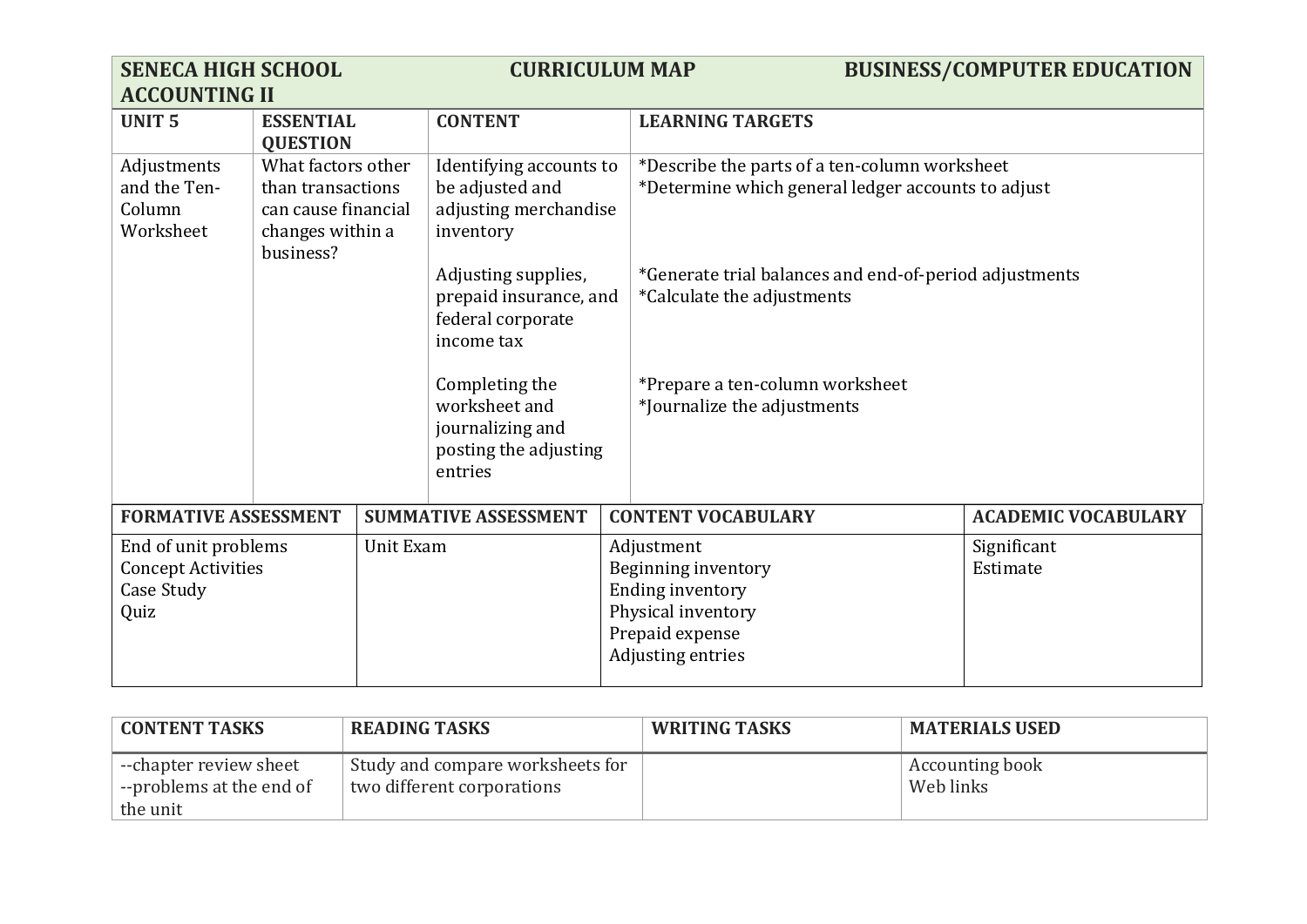| <b>STANDARDS</b> | <b>CCSSELA</b>                                                   | <b>CCSSM</b>                   | <b>NBEA</b>              |  |
|------------------|------------------------------------------------------------------|--------------------------------|--------------------------|--|
|                  | Reading in Science and Technical<br>Subjects 11-12.3 and 11-12.6 | 9-12 S. MD.2<br>$9-12$ S. MD.5 | I.A.2 I.C.4 V.A.8 VI.A.2 |  |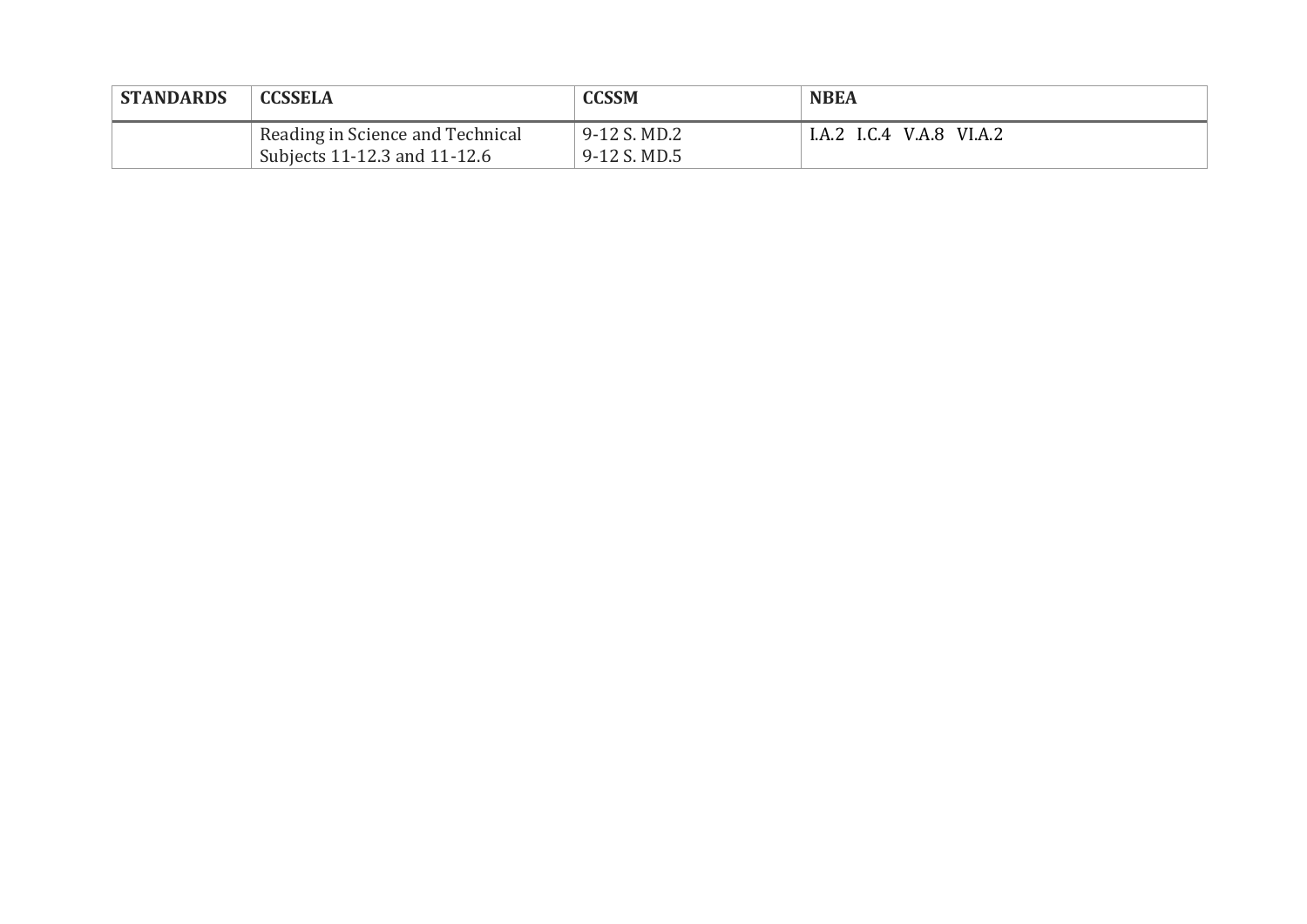| <b>SENECA HIGH SCHOOL</b><br><b>ACCOUNTING II</b>                       |                                            |                  | <b>CURRICULUM MAP</b>                                                                          |                                                                                                                                                                                                           | <b>BUSINESS/COMPUTER EDUCATION</b>                                                                                                                                                                                     |                                                                                                                                                                                                                                                                 |                                                                                           |
|-------------------------------------------------------------------------|--------------------------------------------|------------------|------------------------------------------------------------------------------------------------|-----------------------------------------------------------------------------------------------------------------------------------------------------------------------------------------------------------|------------------------------------------------------------------------------------------------------------------------------------------------------------------------------------------------------------------------|-----------------------------------------------------------------------------------------------------------------------------------------------------------------------------------------------------------------------------------------------------------------|-------------------------------------------------------------------------------------------|
| <b>UNIT 6</b>                                                           | <b>ESSENTIAL</b><br><b>QUESTION</b>        |                  | <b>CONTENT</b>                                                                                 |                                                                                                                                                                                                           | <b>LEARNING TARGETS</b>                                                                                                                                                                                                |                                                                                                                                                                                                                                                                 |                                                                                           |
| Financial<br>Statements for a<br>Corporation                            | Why is it important<br>for corporations to |                  | The Ownership of a<br>Corporation                                                              |                                                                                                                                                                                                           |                                                                                                                                                                                                                        | *Explain how to record ownership of a corporation                                                                                                                                                                                                               |                                                                                           |
|                                                                         | keep accurate<br>financial statements?     |                  | The Income Statement                                                                           | *Explain the relationship between the worksheet and the financial<br>statements for a merchandising corporation<br>*Explain how a corporation's financial statements differ from a sole<br>proprietorship |                                                                                                                                                                                                                        |                                                                                                                                                                                                                                                                 |                                                                                           |
|                                                                         |                                            |                  | The Statement of<br>Retained Earnings,<br>Balance Sheet, and<br><b>Statement of Cash Flows</b> |                                                                                                                                                                                                           | *Analyze the financial data contained on the statements<br>*Prepare an income statement, statement of retained earnings, and balance<br>sheet<br>*Describe the statement of cash flows for a merchandising corporation |                                                                                                                                                                                                                                                                 |                                                                                           |
| <b>FORMATIVE ASSESSMENT</b>                                             |                                            |                  | <b>SUMMATIVE ASSESSMENT</b>                                                                    | <b>CONTENT VOCABULARY</b>                                                                                                                                                                                 |                                                                                                                                                                                                                        |                                                                                                                                                                                                                                                                 | <b>ACADEMIC VOCABULARY</b>                                                                |
| End of unit problems<br><b>Concept Activities</b><br>Case Study<br>Quiz |                                            | <b>Unit Exam</b> |                                                                                                | Capital Stock<br>Reliability<br><b>Full Disclosure</b><br><b>Net Sales</b><br><b>Selling Expenses</b><br><b>Vertical Analysis</b><br><b>Base Period</b><br><b>Cash Outflows</b>                           | <b>Retained Earnings</b><br><b>Gross Profit on Sales</b><br><b>Investing Activities</b><br><b>Administrative Expenses</b><br><b>Statement of Retained Earnings</b>                                                     | Stockholders' Equity<br>Comparability<br>Relevance<br>Materiality<br><b>Net Purchases</b><br><b>Operating Expenses</b><br><b>Operating Expenses</b><br><b>Horizontal Analysis</b><br>Cash Inflows<br><b>Operating Activities</b><br><b>Financing Activities</b> | Contribute<br>Retain<br>Potential<br>Expand<br>Assign<br>Interpret<br>Consist<br>adequate |

| <b>CONTENT TASKS</b>                               | <b>READING TASKS</b>                               | <b>WRITING TASKS</b> | <b>MATERIALS USED</b>        |
|----------------------------------------------------|----------------------------------------------------|----------------------|------------------------------|
| --chapter review sheet<br>--problems at the end of | Read and compare different<br>financial statements |                      | Accounting book<br>Web links |
| the unit                                           |                                                    |                      |                              |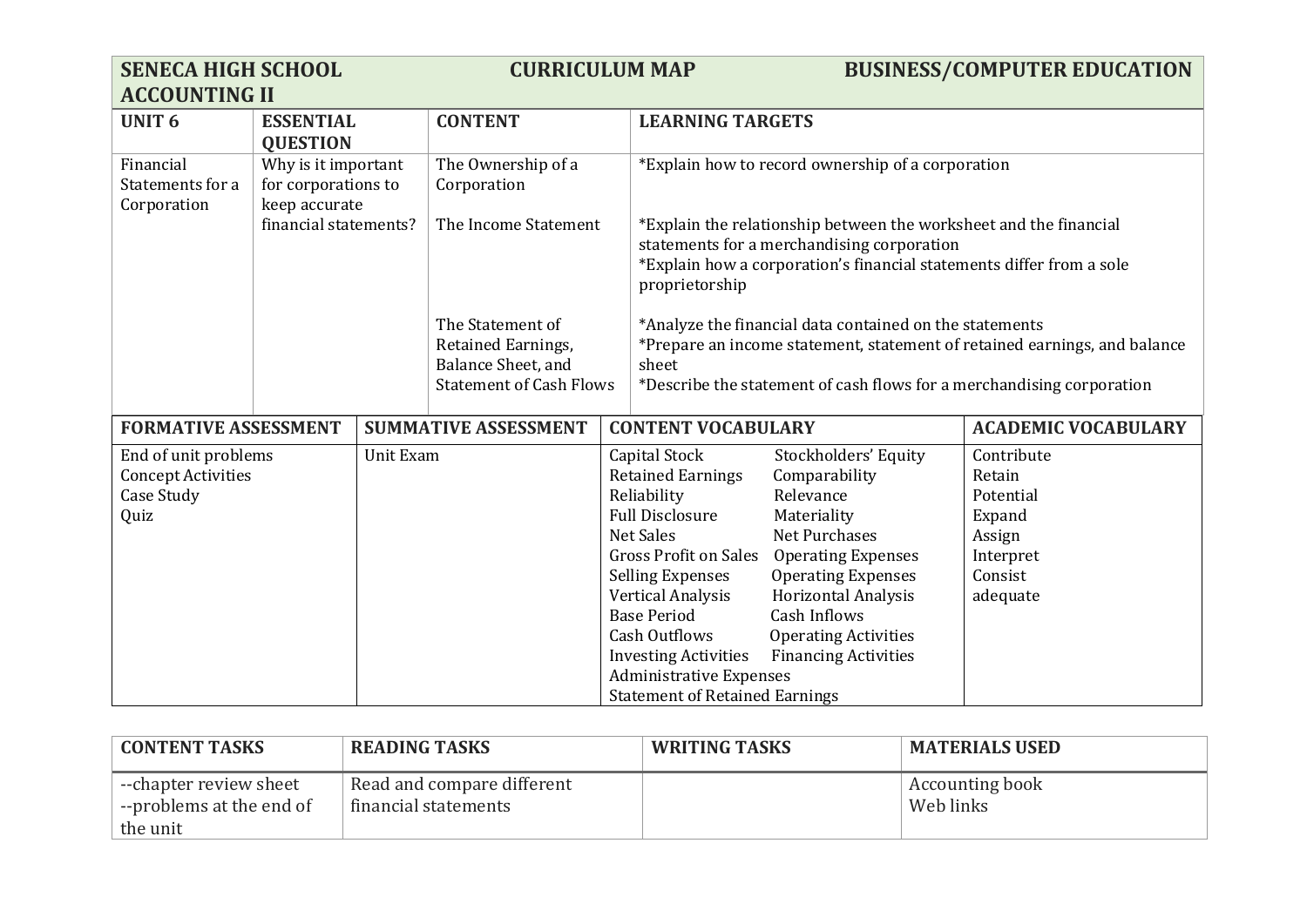| <b>STANDARDS</b> | <b>CCSSELA</b>                                                   | <b>CCSSM</b> | <b>NBEA</b>                |
|------------------|------------------------------------------------------------------|--------------|----------------------------|
|                  | Reading in Science and Technical<br>Subjects 11-12.3 and 11-12.6 | 9-12.A.CED.1 | I.C.2 I.C.4 II.A.7 II.A.10 |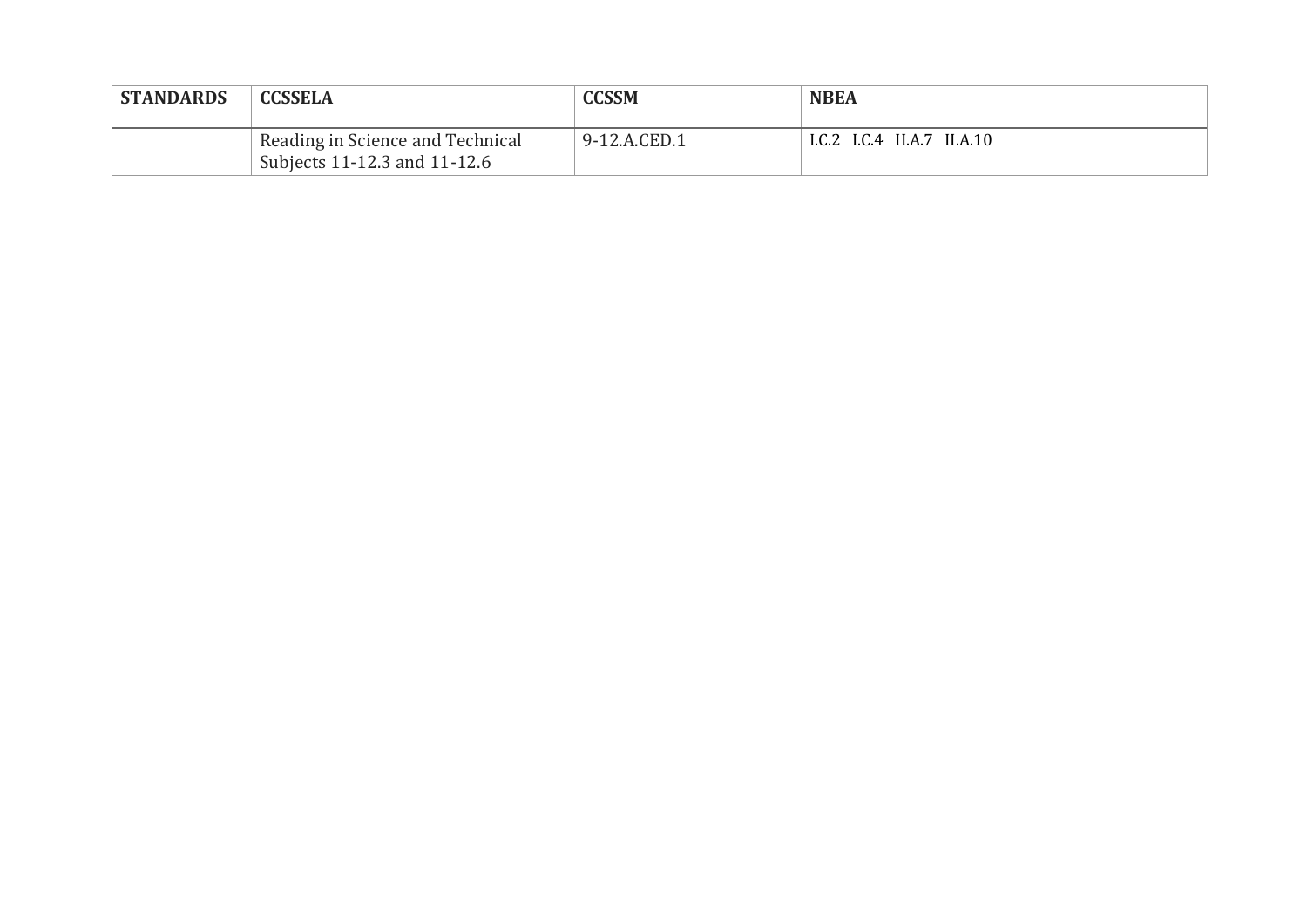| <b>SENECA HIGH SCHOOL</b><br><b>ACCOUNTING II</b>                                    |                                                             | <b>CURRICULUM MAP</b> |                                 |                                                                    | <b>BUSINESS/COMPUTER EDUCATION</b>                                                                                                            |                                                                              |                            |
|--------------------------------------------------------------------------------------|-------------------------------------------------------------|-----------------------|---------------------------------|--------------------------------------------------------------------|-----------------------------------------------------------------------------------------------------------------------------------------------|------------------------------------------------------------------------------|----------------------------|
| <b>UNIT7</b>                                                                         | <b>ESSENTIAL</b><br><b>QUESTION</b>                         | <b>CONTENT</b>        |                                 |                                                                    | <b>LEARNING TARGETS</b>                                                                                                                       |                                                                              |                            |
| Completing the<br>Accounting<br>Cycle for a                                          | Why is it important<br>to "clean the slate"<br>before a new |                       | Journalizing Closing<br>Entries |                                                                    | *Journalize closing entries for a merchandising corporation                                                                                   |                                                                              |                            |
| Merchandising<br>Corporation                                                         | accounting period?                                          |                       | <b>Posting Closing Entries</b>  |                                                                    | *Post closing entries to the general ledger accounts<br>*Prepare a post closing trial balance<br>*Describe the steps in the accounting cycle. |                                                                              |                            |
| <b>FORMATIVE ASSESSMENT</b>                                                          |                                                             |                       | <b>SUMMATIVE ASSESSMENT</b>     |                                                                    | <b>CONTENT VOCABULARY</b>                                                                                                                     |                                                                              | <b>ACADEMIC VOCABULARY</b> |
| End of unit problems<br>Unit Exam<br><b>Concept Activities</b><br>Case Study<br>Quiz |                                                             |                       |                                 | <b>Closing Entries</b><br>Permanent accounts<br>Temporary accounts |                                                                                                                                               | Journalize<br>Temporary<br>Retain<br>Process<br>Adjust<br>Consist<br>Analyze |                            |

| <b>CONTENT TASKS</b>                               | <b>READING TASKS</b> | WRITING TASKS | <b>MATERIALS USED</b>  |
|----------------------------------------------------|----------------------|---------------|------------------------|
| --chapter review sheet<br>--problems at the end of |                      |               | <b>Accounting book</b> |
| the unit                                           |                      |               |                        |

| <b>STANDARDS</b> | <b>CCSSELA</b> | <b>CCSSM</b> | <b>NBEA</b>                         |  |
|------------------|----------------|--------------|-------------------------------------|--|
|                  |                |              | IV.D.3<br>VI.A.2<br>V.A.11<br>I.C.5 |  |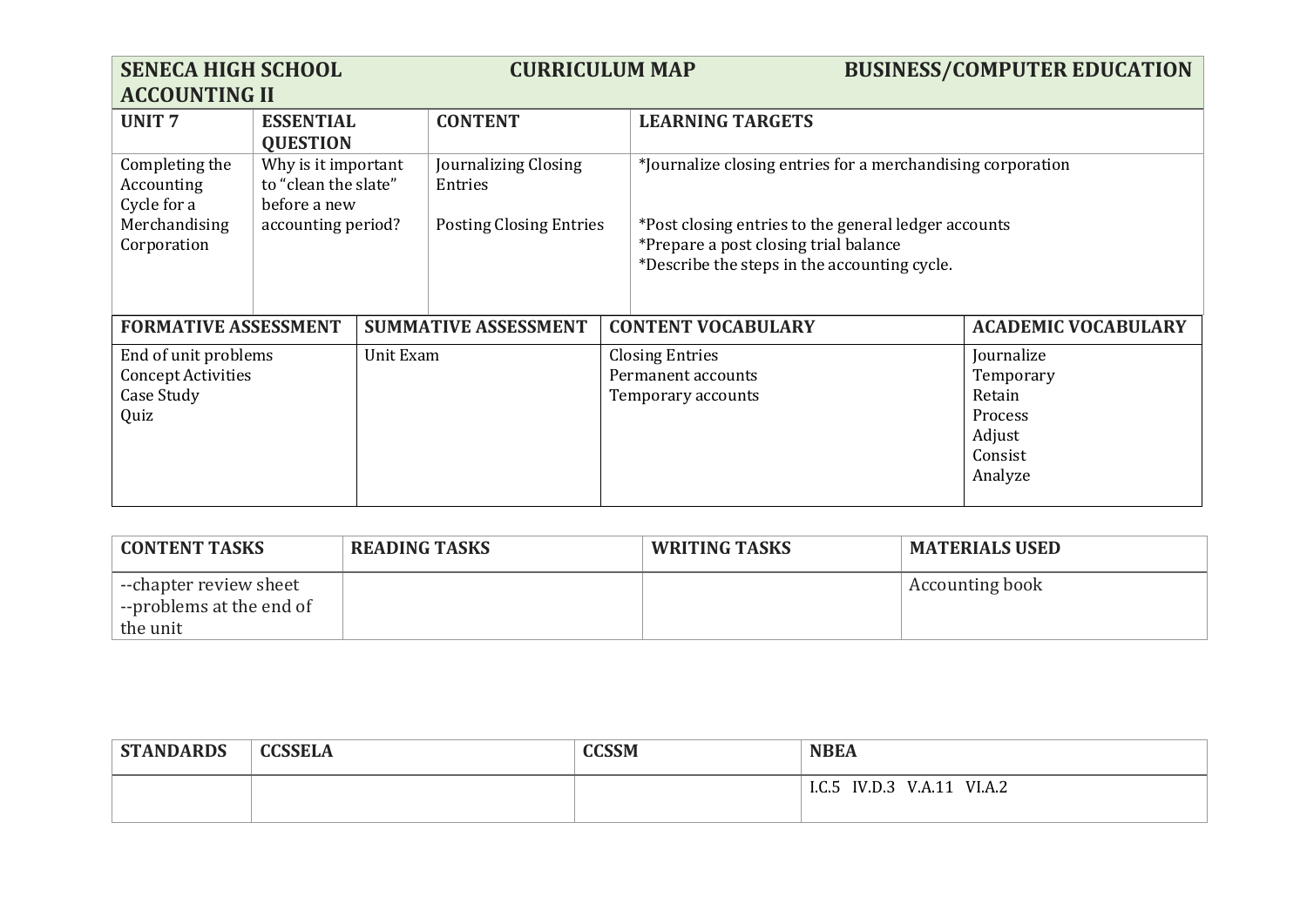| <b>SENECA HIGH SCHOOL</b><br><b>ACCOUNTING II</b>                                    |                                                                                                                                                                                                                                       | <b>CURRICULUM MAP</b> |                             |                                                                                                                                                                                                                                                                                             |                           | <b>BUSINESS/COMPUTER EDUCATION</b>              |                            |
|--------------------------------------------------------------------------------------|---------------------------------------------------------------------------------------------------------------------------------------------------------------------------------------------------------------------------------------|-----------------------|-----------------------------|---------------------------------------------------------------------------------------------------------------------------------------------------------------------------------------------------------------------------------------------------------------------------------------------|---------------------------|-------------------------------------------------|----------------------------|
| <b>UNIT 8</b>                                                                        | <b>ESSENTIAL</b><br><b>QUESTION</b>                                                                                                                                                                                                   |                       | <b>CONTENT</b>              |                                                                                                                                                                                                                                                                                             | <b>LEARNING TARGETS</b>   |                                                 |                            |
| Accounting for<br><b>Publicly Held</b><br>Corporations                               | What is the<br>Publicly Held<br>relationship between<br>Corporations<br>a publicly held<br>corporation and its<br>Distribution of Corporate<br>stockholders?<br>Earnings<br>Financial Reporting for a<br>Publicly Held<br>Corporation |                       |                             | *Describe the characteristics of the corporate form of business organization<br>*Prepare journal entries to record the issue of stock to investors<br>*Prepare journal entries to record distribution of earnings to owners<br>*Prepare financial statements for publicly held corporations |                           |                                                 |                            |
| <b>FORMATIVE ASSESSMENT</b>                                                          |                                                                                                                                                                                                                                       |                       | <b>SUMMATIVE ASSESSMENT</b> |                                                                                                                                                                                                                                                                                             | <b>CONTENT VOCABULARY</b> |                                                 | <b>ACADEMIC VOCABULARY</b> |
| End of unit problems<br>Unit Exam<br><b>Concept Activities</b><br>Case Study<br>Quiz |                                                                                                                                                                                                                                       | Proxy                 |                             | Board of directors<br>Closely held corporations<br>Publicly held corporations<br>Par value<br>Authorized capital stock<br>Common stock<br>Preferred stock<br>Dividend<br>Statement of Stockholders' equity<br>Paid-in Capital in Excess of Par                                              |                           | Entity<br>Corporation<br>Distribute<br>Contrast |                            |

| <b>CONTENT TASKS</b>                                           | <b>READING TASKS</b>                                                                                                               | <b>WRITING TASKS</b> | <b>MATERIALS USED</b>               |
|----------------------------------------------------------------|------------------------------------------------------------------------------------------------------------------------------------|----------------------|-------------------------------------|
| --chapter review sheet<br>--problems at the end of<br>the unit | Read reports on different stocks<br>Examine the cash flow statements<br>and financial statements for<br>publicly held corporations |                      | <b>Accounting book</b><br>Web links |

| <b>STANDARDS</b> | <b>CCSSELA</b>                                                   | <b>CCSSM</b> | <b>NBEA</b>                 |
|------------------|------------------------------------------------------------------|--------------|-----------------------------|
|                  | Reading in Science and Technical<br>Subjects 11-12.3 and 11-12.6 |              | II.A.7 II.A.8 IV.D.4 V.A.10 |